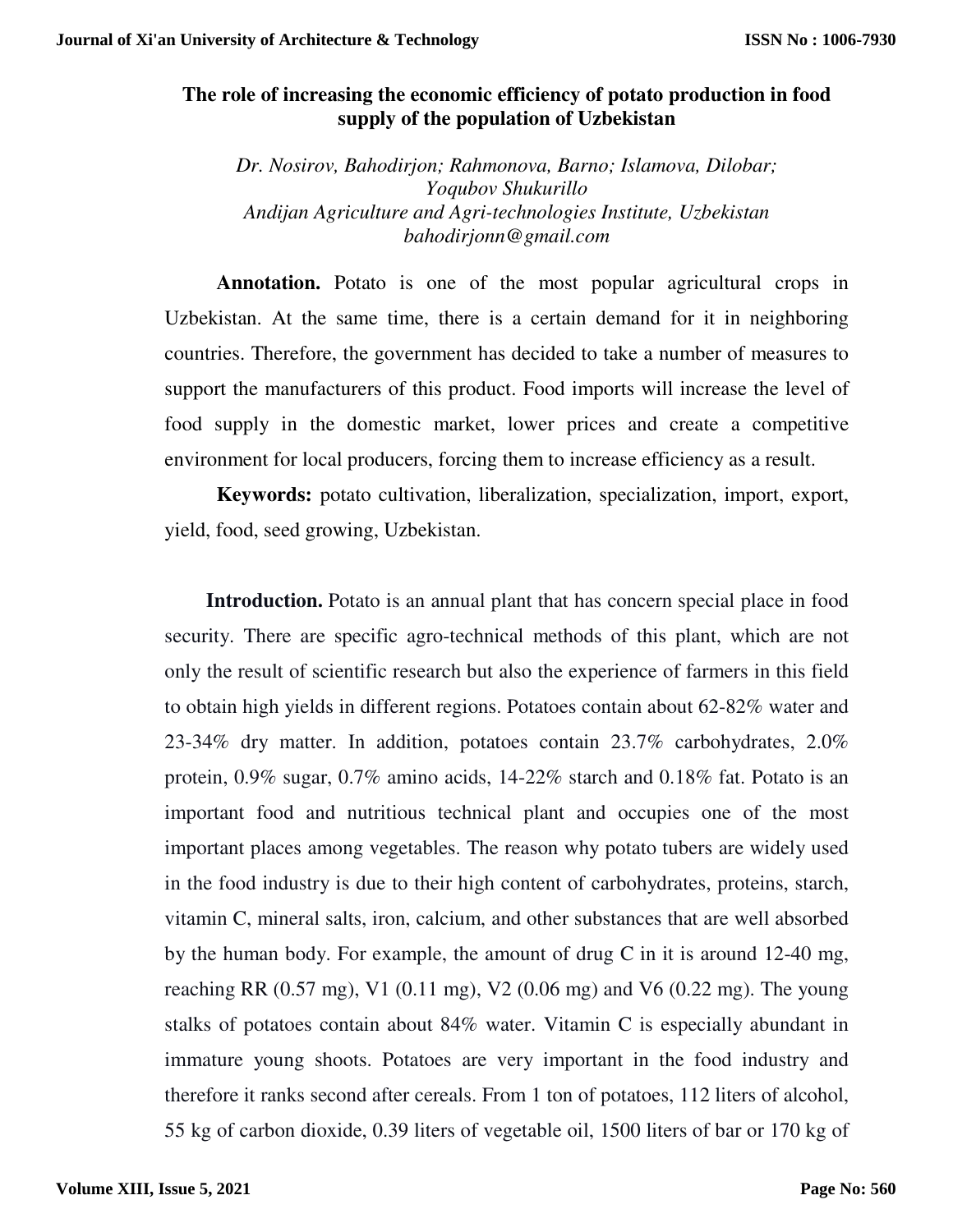starch, 80 kg of glucose, and other products are obtained. Due to the quality of potato alcohol, it is widely used in the pharmaceutical, perfume, and vodka industries. The starch obtained from it is used in the manufacture of confectionery, textiles, and sausages. About 25-30% of the potatoes grown are used as seeds. The experience of many countries shows that the main condition and factor of food security in poverty reduction is economic growth based on equity. It improves living standards and food intake. Liberalization and increase in international trade will improve the diversity and economic supply of food. Free international trade in food eliminates imbalances in agriculture and helps optimize production. Food imports will increase the level of food supply in the domestic market, lower prices, and create a competitive environment for local producers, forcing them to increase efficiency as a result. Food exports allow local producers to compete in foreign markets, while at the same time reducing costs and operating more efficiently.

 International trade promotes 59% economic growth and serves to improve living standards, which in turn improves the provision of food products, economic popularity, and consumption of food products.

**Literature review.**In recent years, the world agricultural practice has taken into account the biological properties of crops in agriculture, the widespread introduction of resource-saving technologies that improve and protect soil ecology through the use of agrotechnologies suitable for soil and climatic conditions. saving of fertilizers, planting and cultivating potatoes as a secondary crop in the areas freed from winter grain, and then reducing the cost of production in the cultivation of cotton.

L.Ilchuk [1983] studied the effect of sowing time, depth, and some bushes per hectare on the yield of potatoes and the increase in starch content in the tuber and reported the following. In other words, if 80,000 seeds were sown per hectare at a depth of 10-12 cm between April 1 and 30, the starch content of potatoes in the Verkhovina variety increased by 2.3% compared to April 20, and in the Yubel variety by 1.9%. There is a lot of information about the effect of mineral fertilizers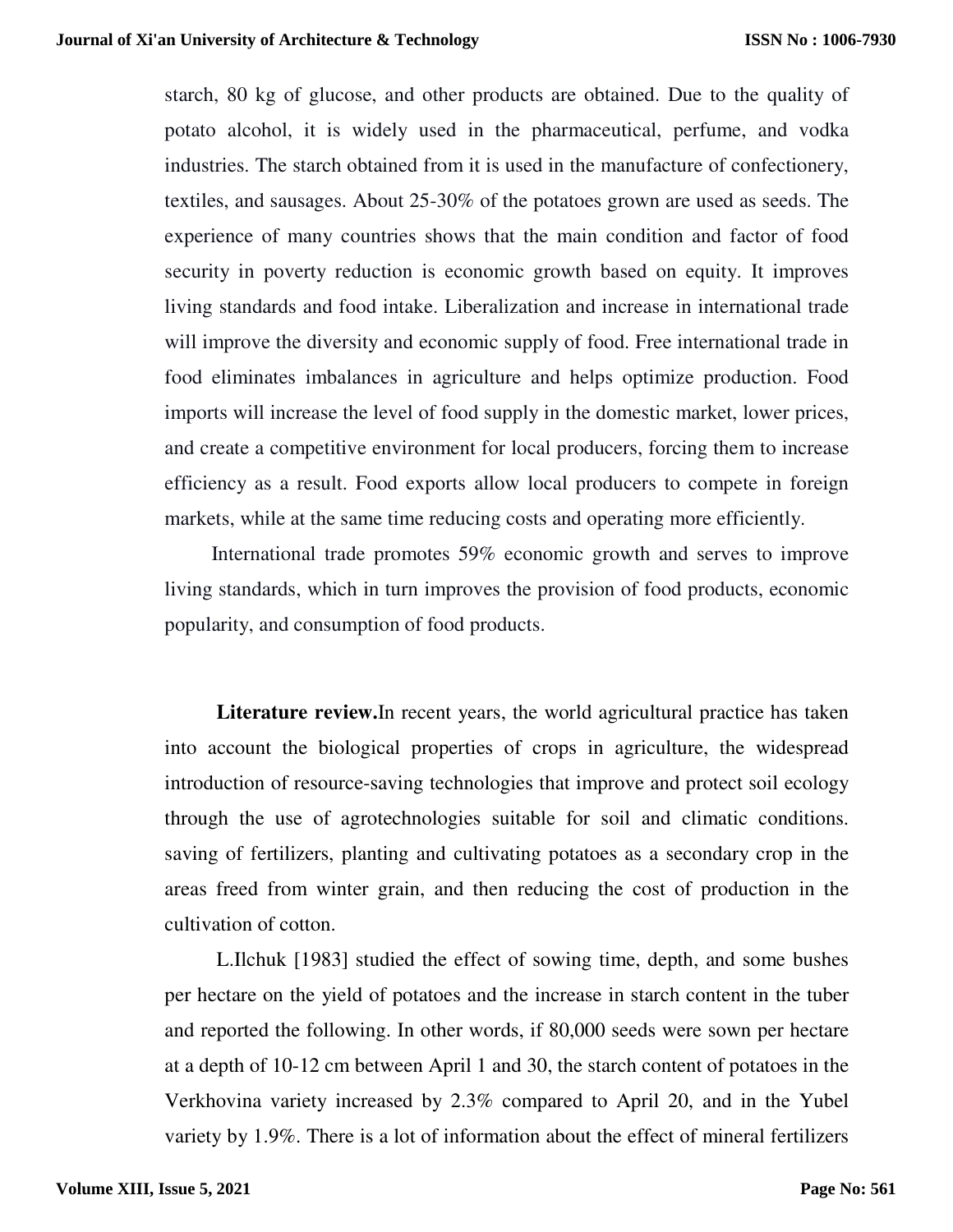on potato yield. But their effectiveness depends on the crop navigation, the type of soil in which the experiments were carried out, other agro-technical measures used to grow potatoes, the type of fertilizer, and other factors. For example, while the average yield was 21.7 t per 200 kg of nitrogen, 200 kg of phosphorus, and 100 kg of potassium per hectare, in the control variant this figure was 17.6 t [Ostanakulov T.E., 1991], ie the effect of mineral fertilizers provided an average yield of 4.1 t per hectare. In other experiments, the average yield was 209 ts from the area of potatoes grown without Priekulsky early variety without fertilizers, while in the given variant of mineral fertilizers N200P160K75 this figure was 227 ts [Abdukarimov D.T., etc., 1984].

**Research methodology.**In the introduction of short-cropping systems on irrigated lands, the main focus should be on planting potatoes, legumes, cereals, and vegetables, which maintain and increase soil fertility and meet the needs of the population in daily food products. Improving land-use efficiency is one of the current issues

Potato is one of the most popular crops in Uzbekistan. At the same time, there is a certain demand for it in neighboring countries. Therefore, the government has decided to take several measures to support the manufacturers of this product.

Special biotechnology laboratories have been set up at the Institute of Bioorganic Chemistry and the Scientific Research Institute of Vegetable and Melon Crops and Potatoes to study and produce elite-grade potato seeds.

In recent years, special attention has been paid to increasing the competitiveness and modernization of agricultural products. In particular, increasing the competitiveness of our economy and modernization of production are identified as one of the main priorities of economic reforms.

Resolution of the President of the Republic of Uzbekistan No. PP-4704 of May 6, 2020 "On measures to expand potato cultivation and further development of seed production in the country" -strengthening was also adopted to fully meet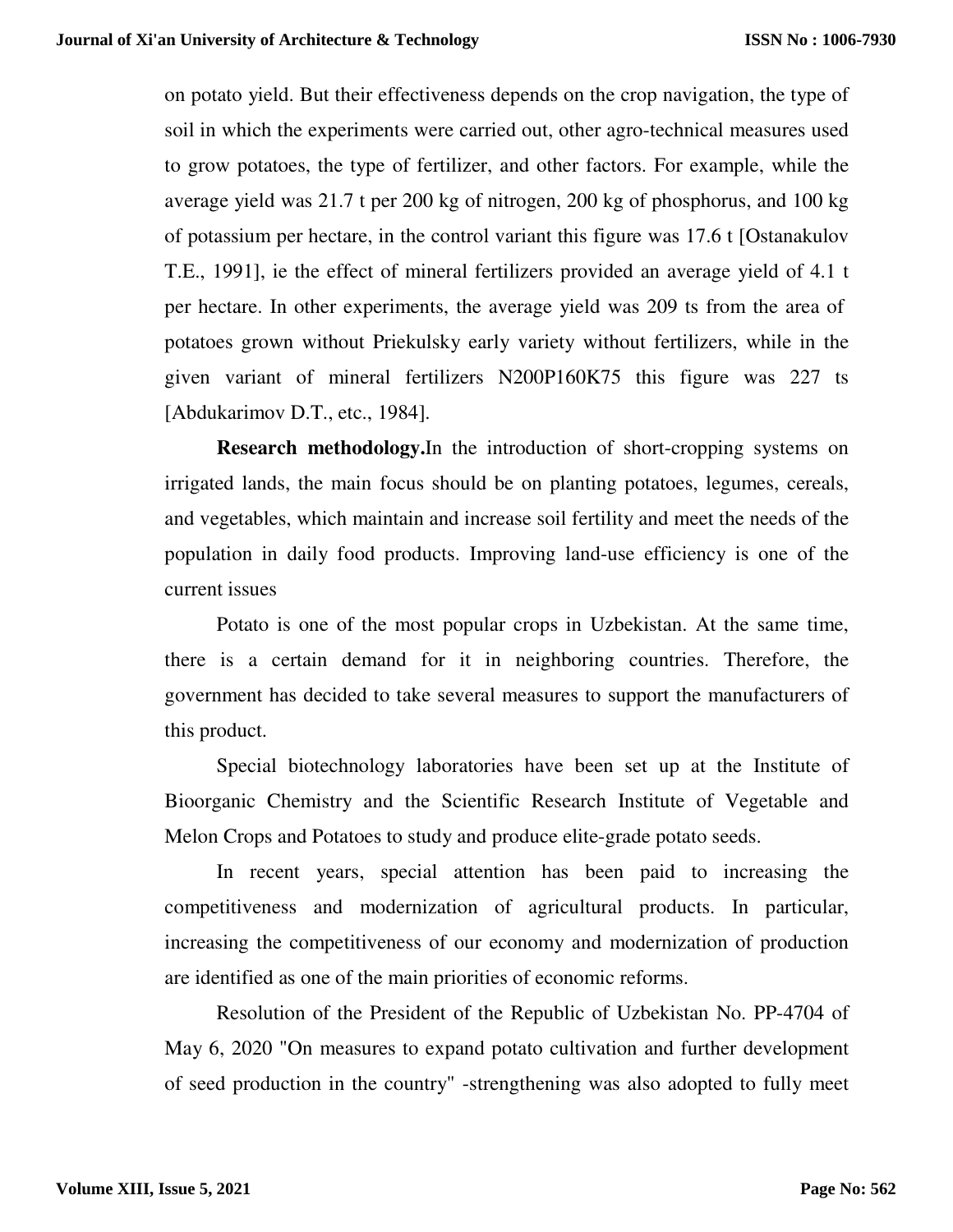the domestic market demand for potatoes. Based on this decision, the main activities of potato clusters and cooperatives were identified:

- cultivation of consumer and seed potatoes in integrated areas based on innovative and resource-saving technologies and the creation of a value chain in the field;
- expansion of cultivation of super-elite and elite generations of seed potatoes, seed production, and establishment of modern potato plantations;
- meeting the domestic market demand for consumption and seed potatoes, as well as expanding its exports;
- to establish the cultivation of super-elite and (or) elite generations of seed potatoes in at least 50% of the crop area intended for potato planting;
- organization of storage, sorting, delivery, and processing of seed potatoes;
- introduction of advanced technologies, innovative solutions (know-how), and scientific achievements in the field of potato growing.

In addition, the list of districts specializing in potato growing is shown in Annex 1, according to which Asaka, Andijan, Jalal-Abad, Khojaabad and Kurgantepa districts of Andijan region specialize in growing potatoes for consumption, and Asaka, Jalal-Abad, Kurgantepa districts specialize in growing seed potatoes.

Taking into account the soil and climatic conditions of the regions, the mahallas "Khanabad", "Qorasuv", "Savay" and "Dardoq" of Kurgantepa district of Andijan region were selected for the areas specializing in the cultivation of superelite generation of seed potatoes.

**Analysis and results.** In Uzbekistan, many systemic arrangements are being developed to meet the food needs of the population in the context of a pandemic.

Due to the climatic conditions of our region, the cultivation of potatoes in Uzbekistan is very complicated. For example, in hot and dry weather, we need to carry out important agro-technical measures for the growth of potato roots in a flat, uniform volume. The traditional method is to irrigate the furrows, in which water is poured from a high point into the lower part of the field through ditches.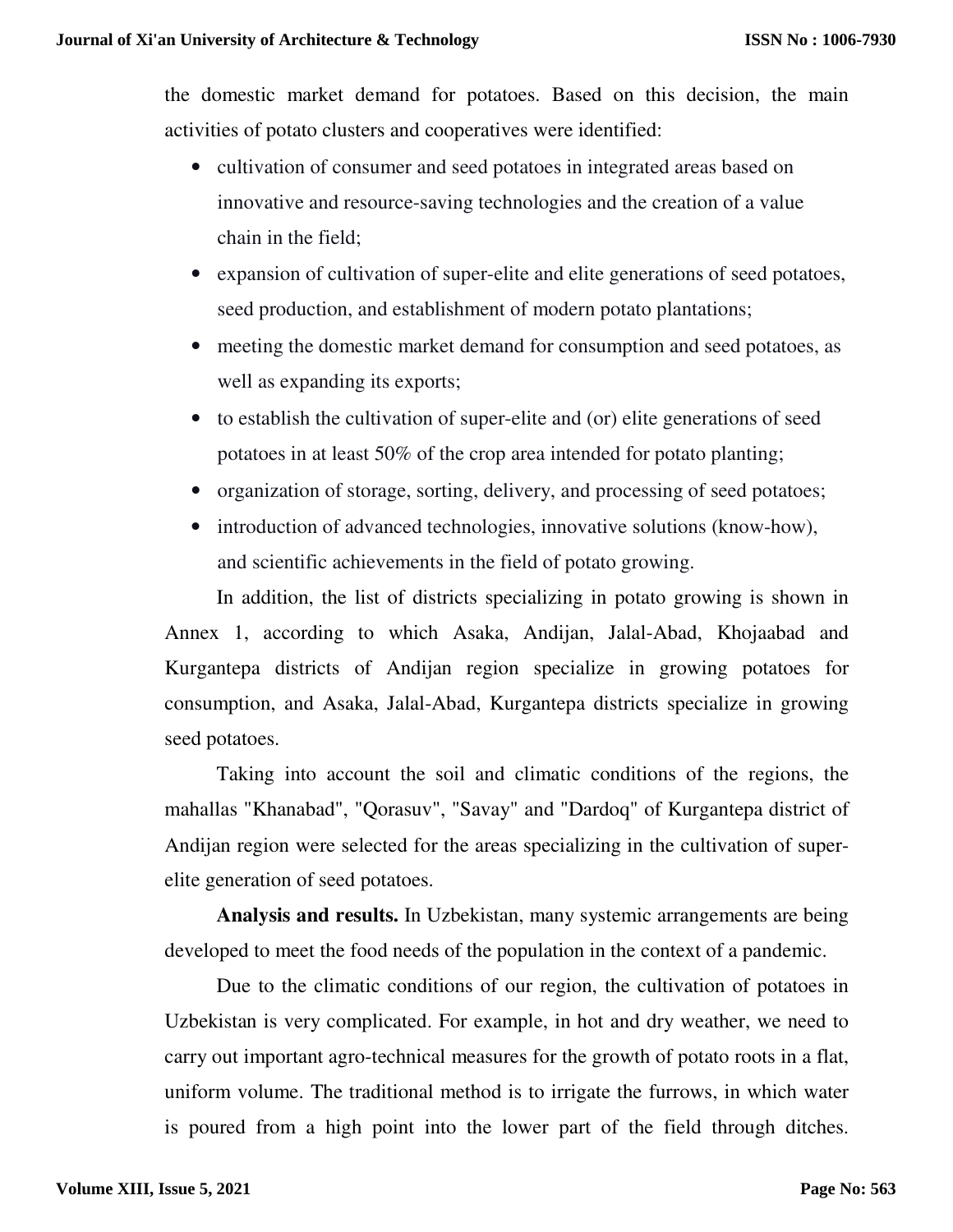However, in this method, the human factor is very important. To get a good harvest, it is necessary to keep the soil at a certain humidity and temperature, distributing water evenly over the plots. If this is not done, the growth of the potato will deteriorate and rot as a result of the lack of water somewhere in the crop area, and vice versa.

Therefore, the introduction of automated irrigation in our country has begun. Today, Agrover LLC has purchased expensive technology from Israel that allows sprinkler (remote) circulating irrigation of nearly 600 hectares of land. The holding also uses Frigate sprinklers in the fields. Gradually all fields are planned to be updated with this modern system.

An important factor in the development of agriculture is the proper organization of crop rotation. For this reason, a unique method has been developed, such as crop rotation, in which selected potato seeds are sown alternately in the same area. One plot is planted with potatoes, wheat, corn, and various legumes. This helps maintain soil fertility and efficiency.

When we analyze the data (tons) of potato products produced in all categories of the Republic of Uzbekistan over the past decade, the highest indicator of potato production is 2018. In 2019, potato production is at its lowest level in a decade due to climate change.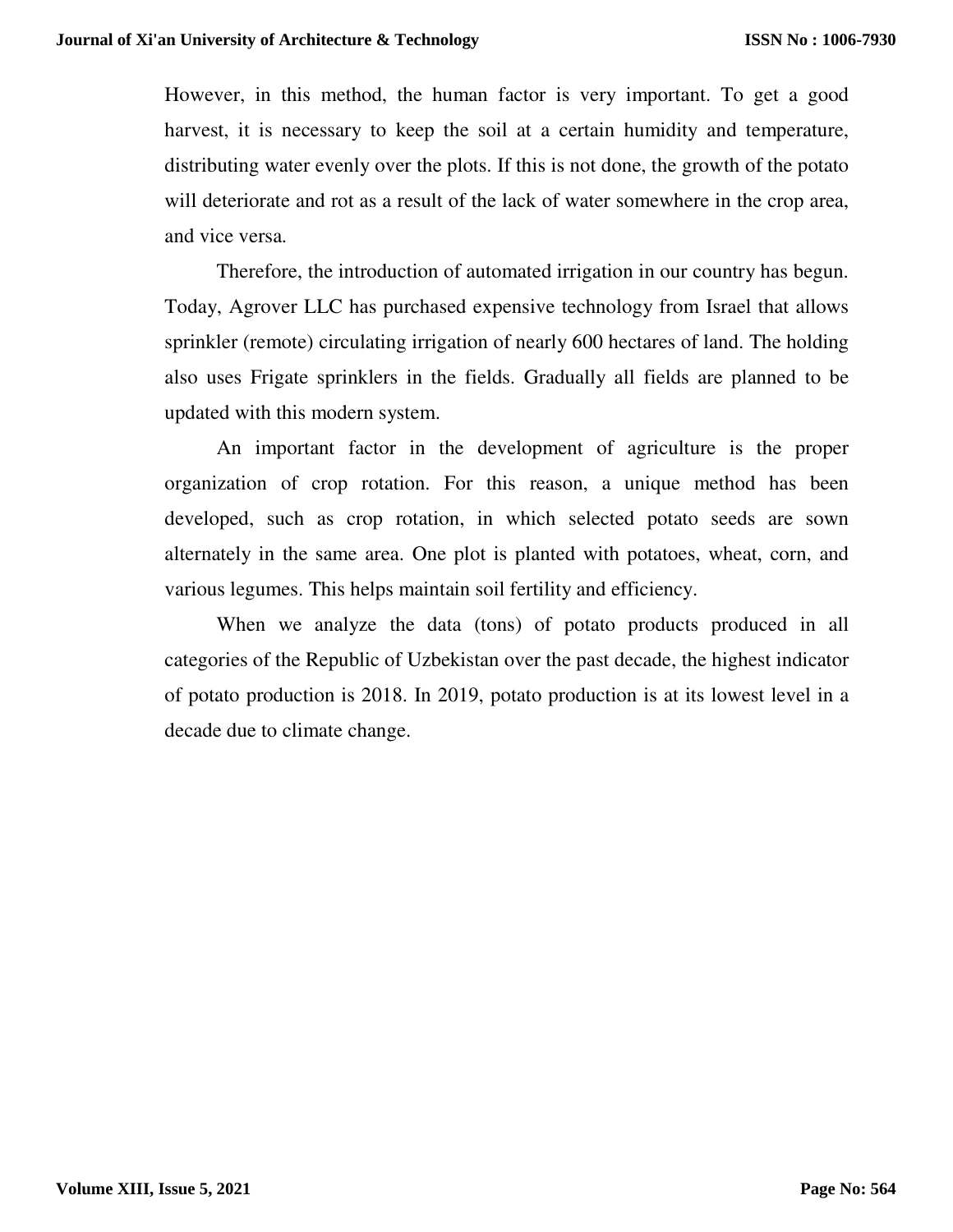

As a result of the study of the above analysis, a plan for potato cultivation in Andijan region in 2021-2025 was developed.

According to this, taking into account the needs of the population in food products, including potatoes, it is planned to grow 425,000 tons of products, which As a result of the study of the above analysis, a<br>
Andijan region in 2021-2025 was developed.<br>
According to this, taking into account the nee<br>
products, including potatoes, it is planned to grow 42<br>
in 2025 is expected to

**Conclusions and suggestions.** In improving the food supply of the population, special attention should be paid to the use of the following opportunities to increase the economic efficiency of high and quality yields and the production of cheap potatoes: to a result of the study of the above analysis, a plan for potato region in 2021-2025 was developed.<br>
ccording to this, taking into account the needs of the popul<br>
s, including potatoes, it is planned to grow 425,000 tons

- Creation of a territorial system of potato production that meets the natural and economic conditions of the existing regions of the country and is scientifically based; oduction of cheap potatoes:<br>
- Creation of a territorial system of potato production that meets the natural<br>
deconomic conditions of the existing regions of the country and is scientifically<br>
sed;<br>
- Expanding the area und

- Expanding the area under potatoes and increasing the yield by at least 150 quintals per hectare, taking into account the biological characteristics of potatoes and the demand of the population for it;

- Large-scale development of potato growing on farms to reduce the cost of potato production, increase efficiency and bring the volume to the level of regulatory requirements;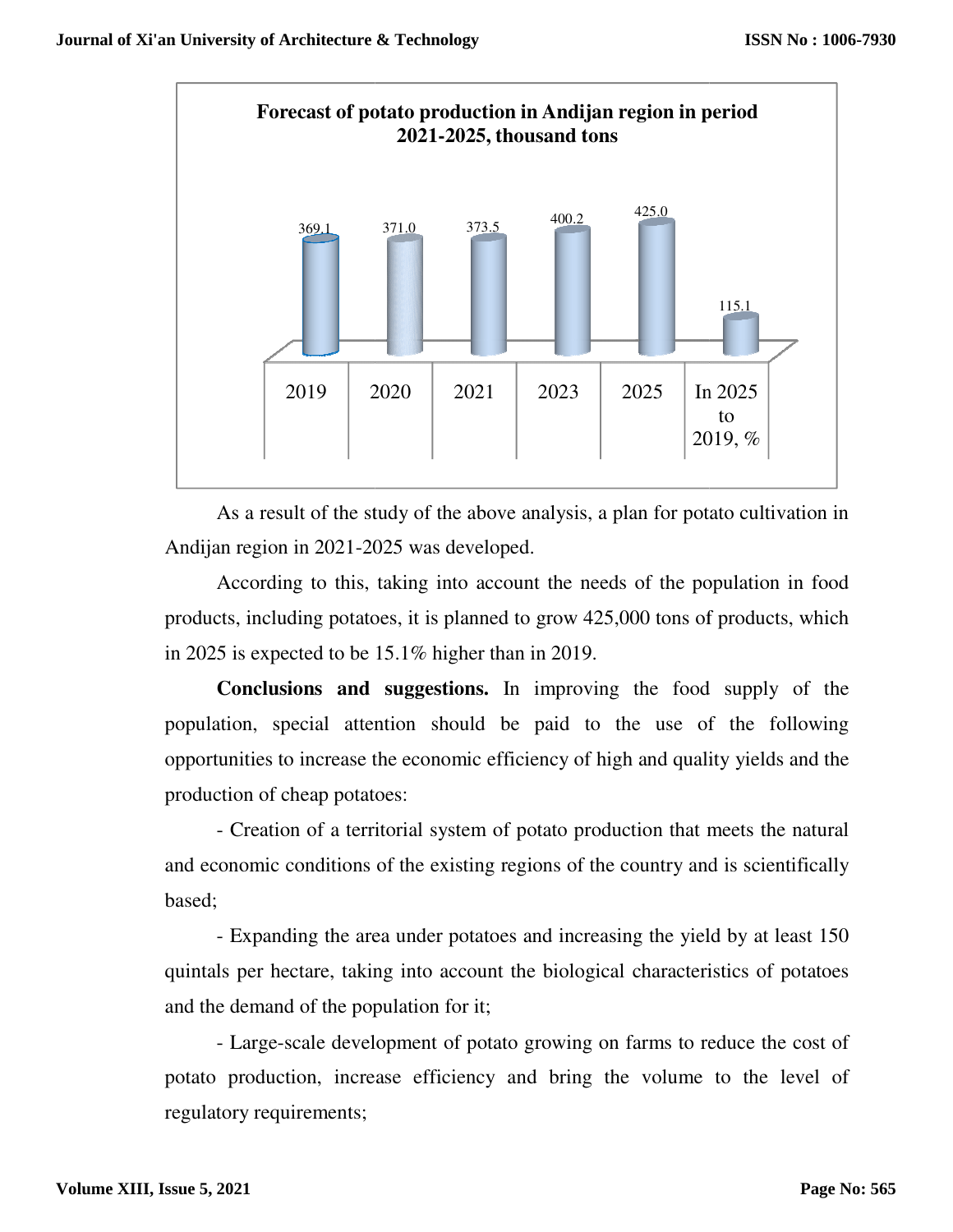- formation and expansion of the wholesale market of potato seeds by the

state;

- increase and improvement of service points for potato farms;

- accelerate the introduction of advanced and cost-effective technologies and

mini-techniques in potato growing.

## **References**

- 1. Resolution of the Cabinet of Ministers of the Republic of Uzbekistan "On approval of the National Program for food security in the country for 2019- 2024", 07.03.2019, ID-2722.
- 2. www.fao.org official website of the International Food and Agriculture Organization.
- 3. Saidova D.N., Rustamova I.B., Tursunov Sh.A. Agrarian policy and food security. Study guide. - T .: "Main Library of the Academy of Sciences of the Republic of Uzbekistan" Publishing House, 2016, 257 p., 89 p.
- 4. Shokir Sharipov. Problems and consequences of land use in Uzbekistan. Material of KUN.UZ-Site number 07.10.19.
- **5.** Data of Andijan regional department of agriculture
- 6. Nosirov B.Z., Abduvasikov A.A. The evolution of agricultural markets of Uzbekistan. Conference materials of D.A.Tsenov Economics Academy in Svishtov, Bulgaria. October 4-5, 2019.
- 7. Б.Носиров, Н.Сафина. Роль инноваций в устойчивом развитии фермерских хозяйств. Молодой ученый. Международный научный журнал. №18 (152), май 2017, часть II. стр.164-166. ISSN 2072-0297. https://moluch.ru/archive/152/43123/
- 8. O.Shermatov, B.Nosirov, R.Imomov, M.Qobulova. Problems of effective usage of lands in agriculture for ensuring food security. South Asian Journal of Marketing & Management research, 10 (4), p. 71-76. ISSN: 2249-877X. https://saarj.com/wp-content/uploads/special-issue/sajmmr/2020/SAJMMR-APRIL-2020-SPECIAL-ISSUE.pdf
- 9. Nosirov B. Z., Ergashev A. A., Islamova D. T. Development prospects of food markets in Andijan province // THEORIA: педагогика, экономика, право. 2020. №1 (1). URL: https://theoria.apni.ru/article/17-developmentprospects-of-food-markets
- 10.B.Nosirov, Sh.Abdullaev; H.Yuldasheva. Relevance of development of multiple-profile farms. International journal for innovative Engineering and Management Research (IJIEMR). 2021. Volume 10, Issue 03, Pages: 516- 521. ISSN 2456-5083.
- 11.U.Sangirova, B.Nosirov, B.Rahmonova. Properties and potential of walnut growing in Uzbekistan. //JournalNX - A Multidisciplinary Peer Reviewed